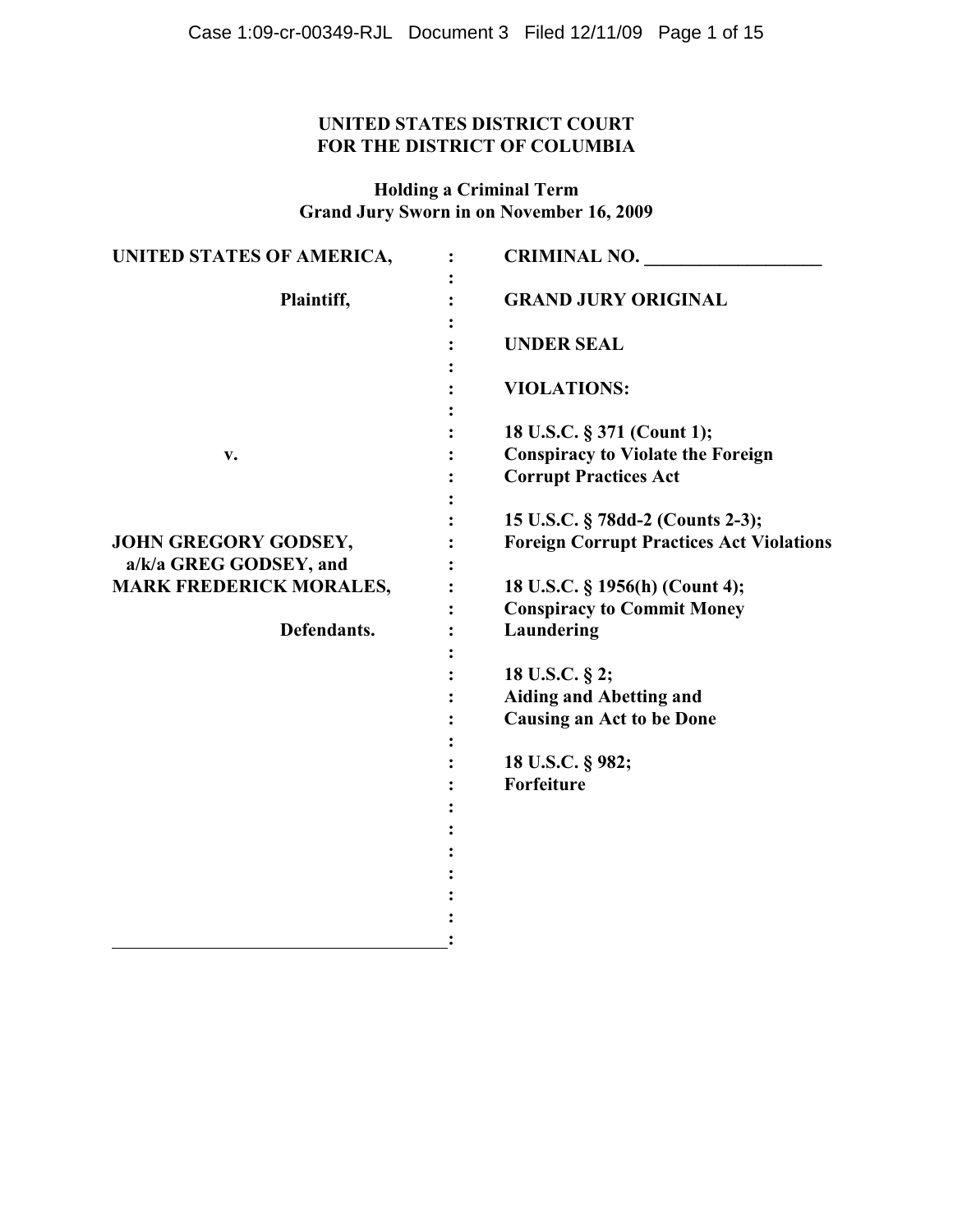#### **INDICTMENT**

The Grand Jury charges that at all times material to this Indictment:

#### **INTRODUCTION**

1. The Foreign Corrupt Practices Act of 1977, as amended, 15 U.S.C. §§ 78dd-1, *et seq*. ("FCPA"), prohibited certain classes of persons and entities from making payments to foreign government officials to assist in obtaining or retaining business. Specifically, the FCPA prohibited the willful use of the mails or any means or instrumentality of interstate commerce corruptly in furtherance of an offer, payment, promise to pay, or authorization of the payment of money or anything of value to any person, while knowing that all or a portion of such money or thing of value would be offered, given or promised, directly or indirectly, to a foreign official for the purpose of assisting in the obtaining or retaining of business.

2. JOHN GREGORY GODSEY, a/k/a GREG GODSEY ("GODSEY") was a citizen of the United States and, as such, was a "domestic concern" as that term was defined in the FCPA. 15 U.S.C. § 78dd-2(h)(1). GODSEY was the owner of Company A, a Georgia company based in Decatur, Georgia, that was in the business of selling ammunition and other law enforcement and military equipment. As a company that maintained its principal place of business in the United States, and that was organized under the laws of a state of the United States, Company A was a "domestic concern" as that term was defined in the FCPA. 15 U.S.C. § 78dd-2(h)(1).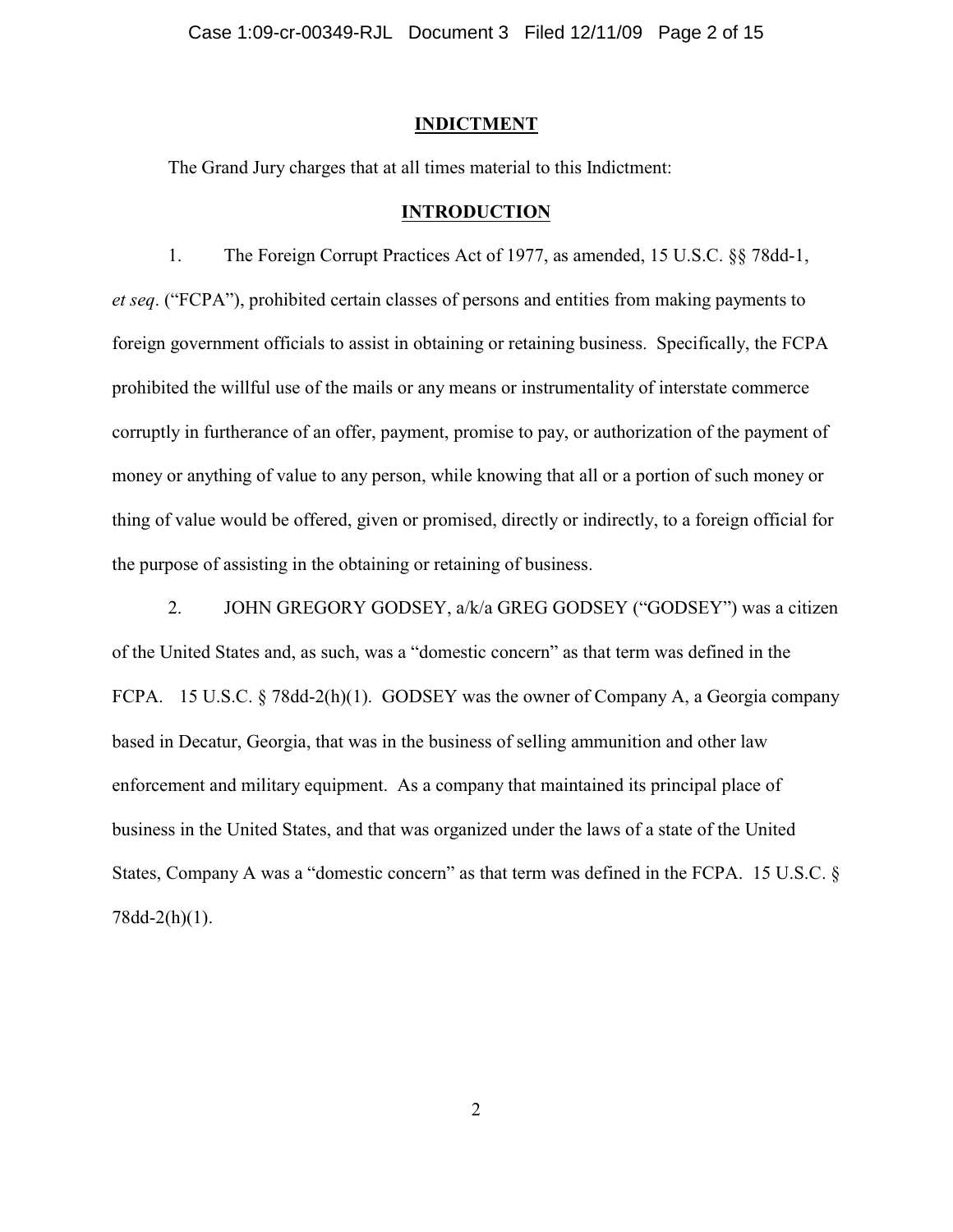### Case 1:09-cr-00349-RJL Document 3 Filed 12/11/09 Page 3 of 15

3. MARK FREDERICK MORALES ("MORALES") was a citizen of the United States and, as such, was a "domestic concern" as that term was defined in the FCPA. 15 U.S.C. § 78dd-2(h)(1). MORALES was a business associate of GODSEY and worked with him on deals involving Company A.

4. Individual 1 was the former Vice President of International Sales for a company that manufactured and supplied law enforcement and military equipment to law enforcement and military customers around the world and was a business associate of GODSEY and MORALES.

5. Undercover Agent 1 ("UA-1") was an undercover Special Agent with the Federal Bureau of Investigation ("FBI") posing as a representative of the Minister of Defense of a country in Africa ("Country A").

6. Undercover Agent 2 ("UA-2") was an undercover Special Agent with the FBI posing as a procurement officer for Country A's Ministry of Defense who purportedly reported directly to the Minister of Defense.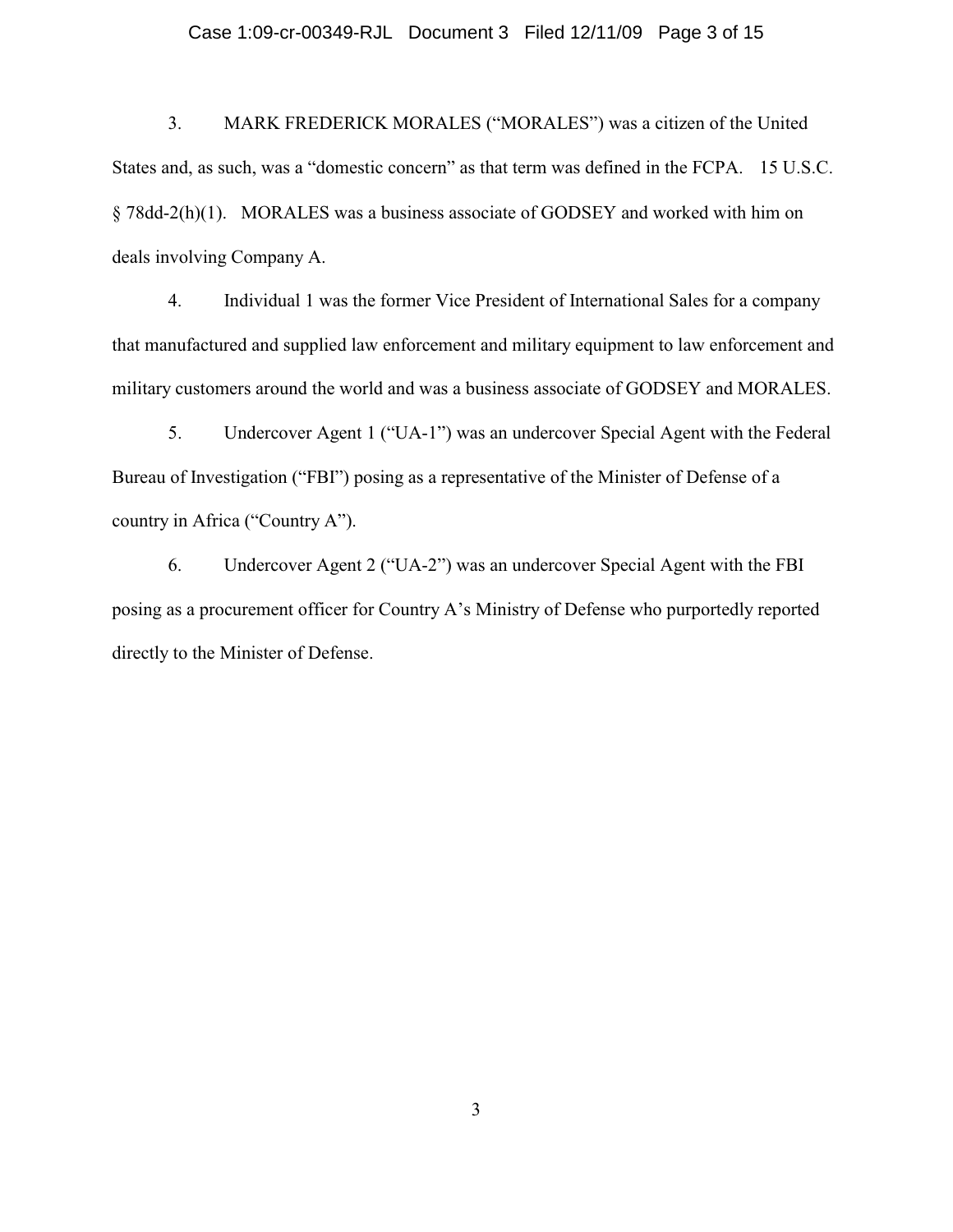# **COUNT 1 (Conspiracy to Violate the Foreign Corrupt Practices Act)**

7. Paragraphs 1 through 6 of the Indictment are realleged and incorporated by reference as if fully set forth herein.

8. From in or about May 2009, through in or about December 2009, in the District of Columbia, and elsewhere, the defendants,

# JOHN GREGORY GODSEY, a/k/a GREG GODSEY, and MARK FREDERICK MORALES,

and others known and unknown to the Grand Jury, did unlawfully, willfully, and knowingly conspire, confederate and agree together and with each other and others to commit offenses against the United States, that is, to willfully use the mails and means and instrumentalities of interstate commerce corruptly in furtherance of an offer, payment, promise to pay, and the authorization of the payment of any money, and offer, give, promise to give, and authorizing of the giving of anything of value to any foreign official and any person, while knowing that a portion of such money or thing of value will be offered, given, promised, directly or indirectly, to any foreign official for purposes of: (i) influencing the acts and decisions of such foreign official in his official capacity; (ii) inducing such foreign official to do and omit to do acts in violation of the lawful duties of such official; (iii) securing an improper advantage; and (iv) inducing such foreign official to use his influence with a foreign government and instrumentalities thereof to affect and influence acts and decisions of such government and instrumentalities thereof, in order to assist GODSEY, MORALES, Company A, and their conspirators in obtaining and retaining business, in violation of the FCPA, Title 15, United States Code, Section 78dd-2(a).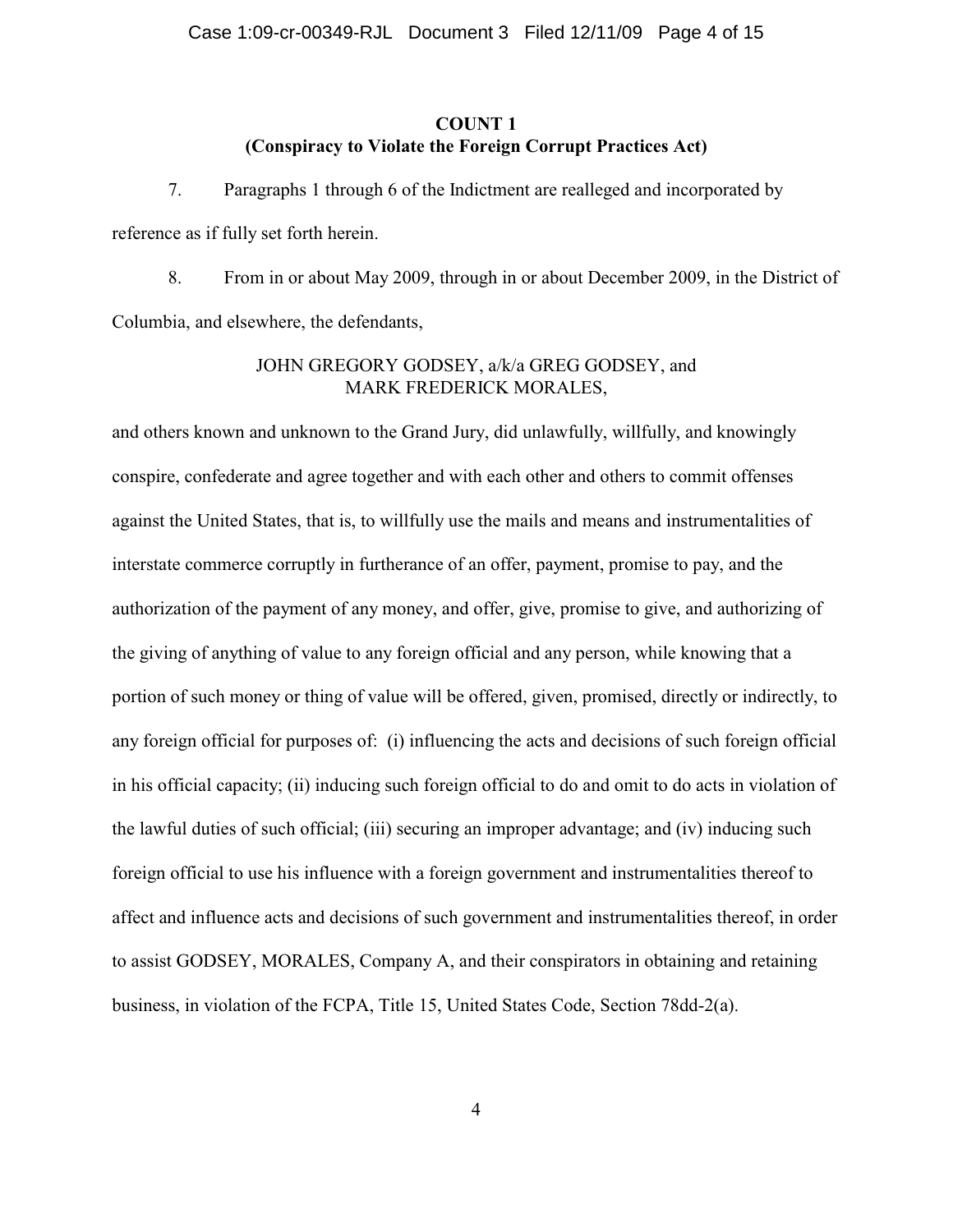### Object of the Conspiracy

9. The object of the conspiracy was for JOHN GREGORY GODSEY, a/k/a GREG GODSEY, and MARK FREDERICK MORALES, and their conspirators to unlawfully enrich themselves by making corrupt payments and attempting to make corrupt payments to foreign officials for the purpose of obtaining and retaining lucrative business opportunities.

# Manner and Means of the Conspiracy

10. The manner and means by which JOHN GREGORY GODSEY, a/k/a GREG GODSEY, and MARK FREDERICK MORALES, and their conspirators accomplished the object of the conspiracy included, but were not limited to, the following:

a. GODSEY and MORALES would participate in meetings and have discussions in which Individual 1 said that a friend of his, who was a self-employed sales agent, was tasked by Country A's Minister of Defense with obtaining various defense articles for outfitting Country A's Presidential Guard and that Individual 1 was brokering the deal. In reality, the self-employed sales agent was UA-1.

b. GODSEY and MORALES would obtain and attempt to obtain business for Company A and themselves by making corrupt payments to UA-1 for the stated purpose of UA-1 "consulting" on a sale by Company A to the Ministry of Defense of Country A.

c. GODSEY and MORALES would agree to pay UA-1 a 20% "commission" in connection with two contracts to sell ammunition to the Ministry of Defense of Country A, knowing that half of the "commission" was intended to be paid as a bribe to the Minister of Defense of Country A and half was intended to be split between Individual 1 and UA-1 as a fee for their corrupt services.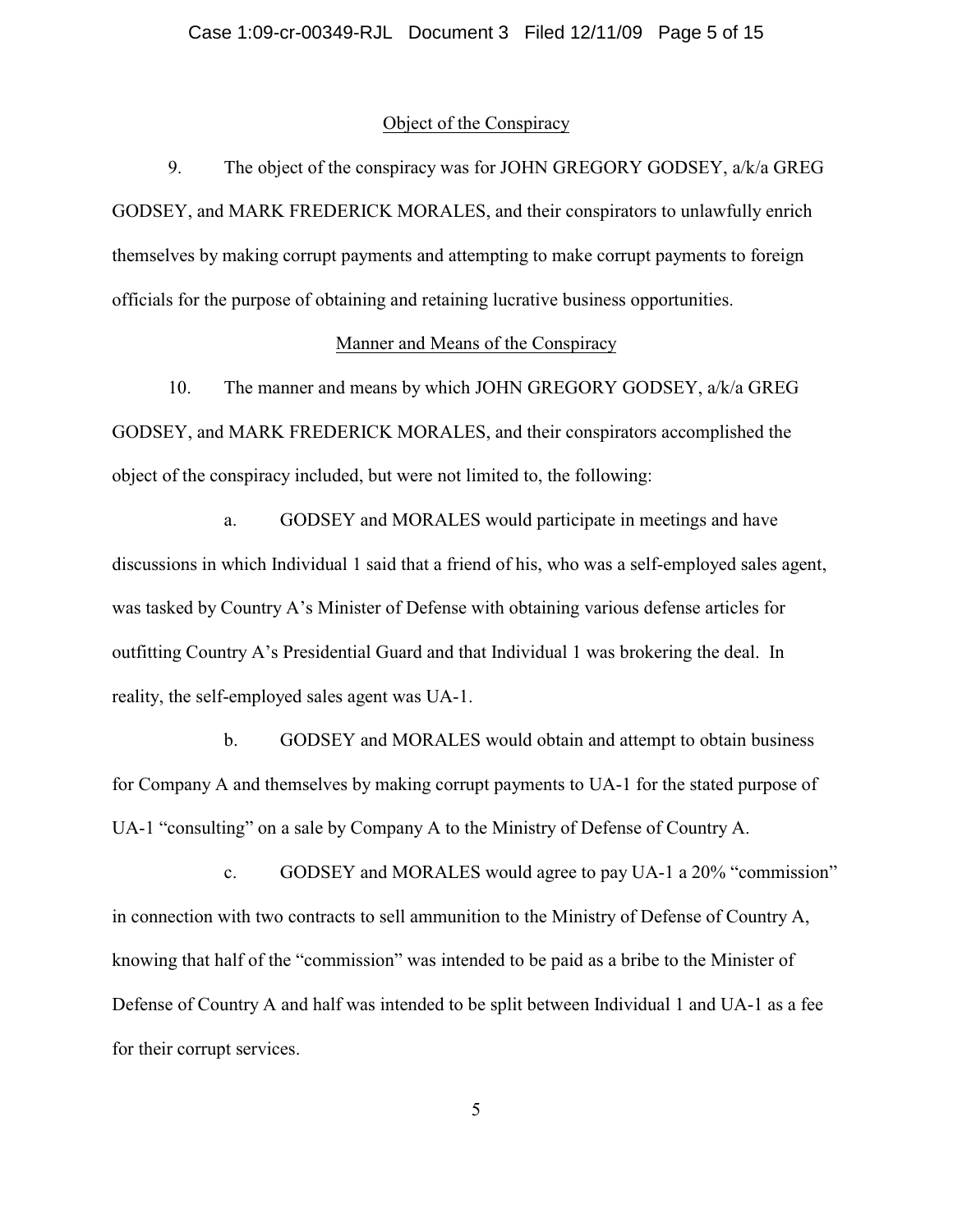### Case 1:09-cr-00349-RJL Document 3 Filed 12/11/09 Page 6 of 15

d. GODSEY and MORALES would agree to inflate by 20% the true price of the ammunition Company A would sell to the Ministry of Defense of Country A for the purpose of concealing the 20% "commission" being paid to UA-1.

e. GODSEY and MORALES would agree to create two price quotations, with one quotation representing the true cost of the ammunition and the second, inflated quotation representing the true cost of the ammunition plus the 20% "commission."

f. GODSEY and MORALES would pay a "commission" into UA-1's bank account in the United States in connection with a "test sale" of goods to the Ministry of Defense of Country A ("Phase One"), knowing that half of the "commission" was intended to be paid outside the United States as a bribe to the Minister of Defense of Country A, for the purposes of obtaining the test sale contract and winning a second, larger contract to supply additional goods to the Ministry of Defense of Country A ("Phase Two").

g. GODSEY and MORALES would agree to pay a "commission" to UA-1 in the United States in connection with the Phase Two contract, knowing that approximately half of the "commission" was intended to be paid outside the United States as a bribe to the Minister of Defense of Country A, for the purpose of obtaining the second contract.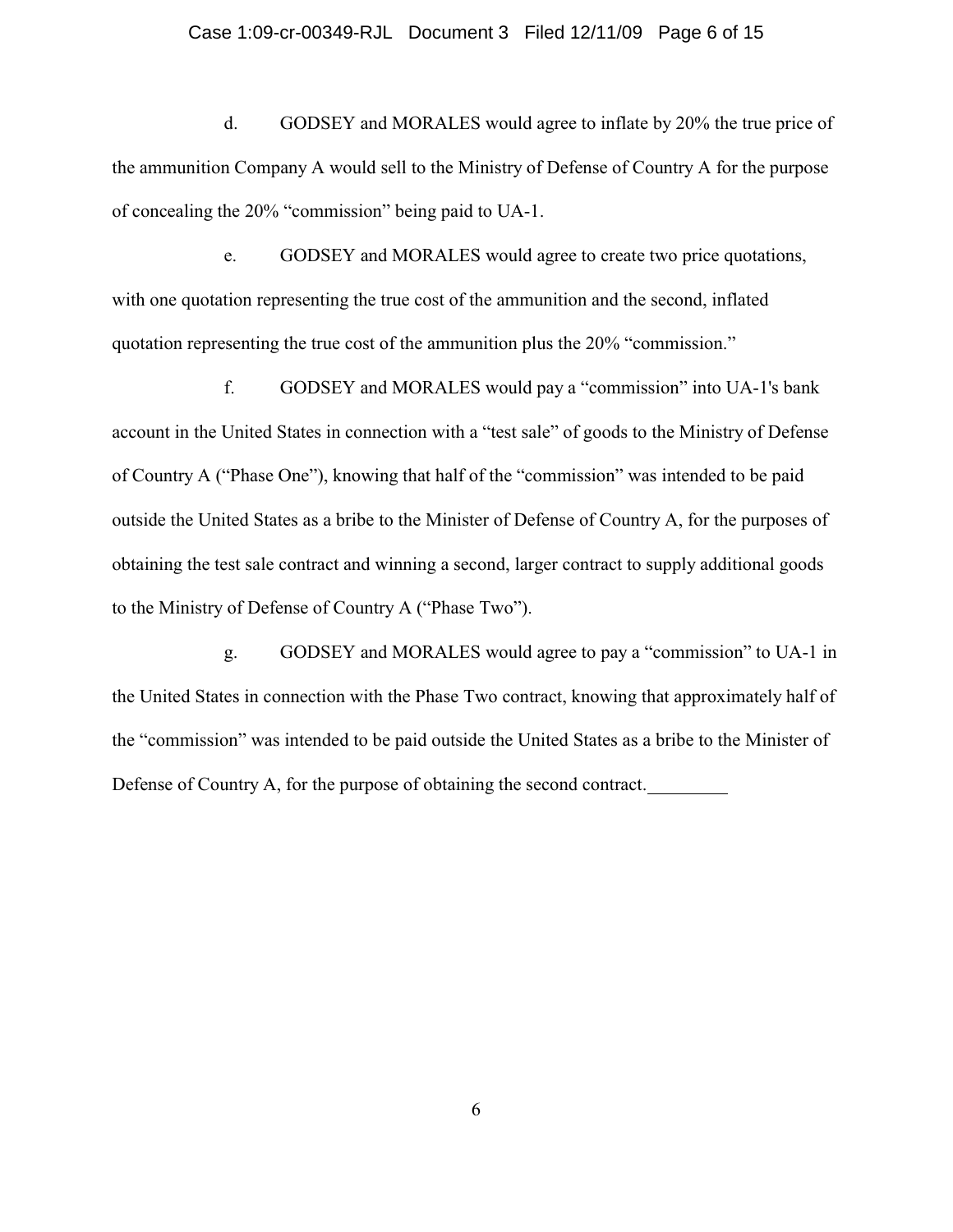#### Overt Acts

11. Within the District of Columbia, and elsewhere, in furtherance of the above described conspiracy and in order to carry out the object thereof, JOHN GREGORY GODSEY, a/k/a GREG GODSEY, and MARK FREDERICK MORALES, and others known and unknown to the Grand Jury, committed the following overt acts, among others:

a. On or about May 13, 2009, GODSEY and MORALES met with Individual 1 and UA-1 at the Mandarin Oriental Hotel in Miami, Florida. At that meeting, Individual 1 and UA-1 explained that the Country A Presidential Guard "deal" would be worth a total of approximately \$15 million, would involve several suppliers, and would proceed in two phases: Phase One would involve a "test sale" of defense articles for Country A's Presidential Guard, and Phase Two would involve the sale of a larger quantity of those articles to outfit the rest of the Presidential Guard.

b. On or about May 13, 2009, at the Mandarin Oriental meeting in Miami, GODSEY and MORALES agreed to proceed with the Country A deal, after being told that in order to win the Country A business, Company A would need to add a 20% "commission" to the invoices it sent to UA-1 in connection with the Phase One and Phase Two deals, half of which would be paid to Country A's Minister of Defense and half of which would be kicked back in the form of a commission split between Individual 1 and UA-1 as a fee for their corrupt services.

c. On or about May 20, 2009, GODSEY and MORALES caused an email to be sent on behalf of Company A to UA-1 and Individual 1 attaching a price quotation in connection with Phase One that contained an inflated sales price for 30,000 rounds of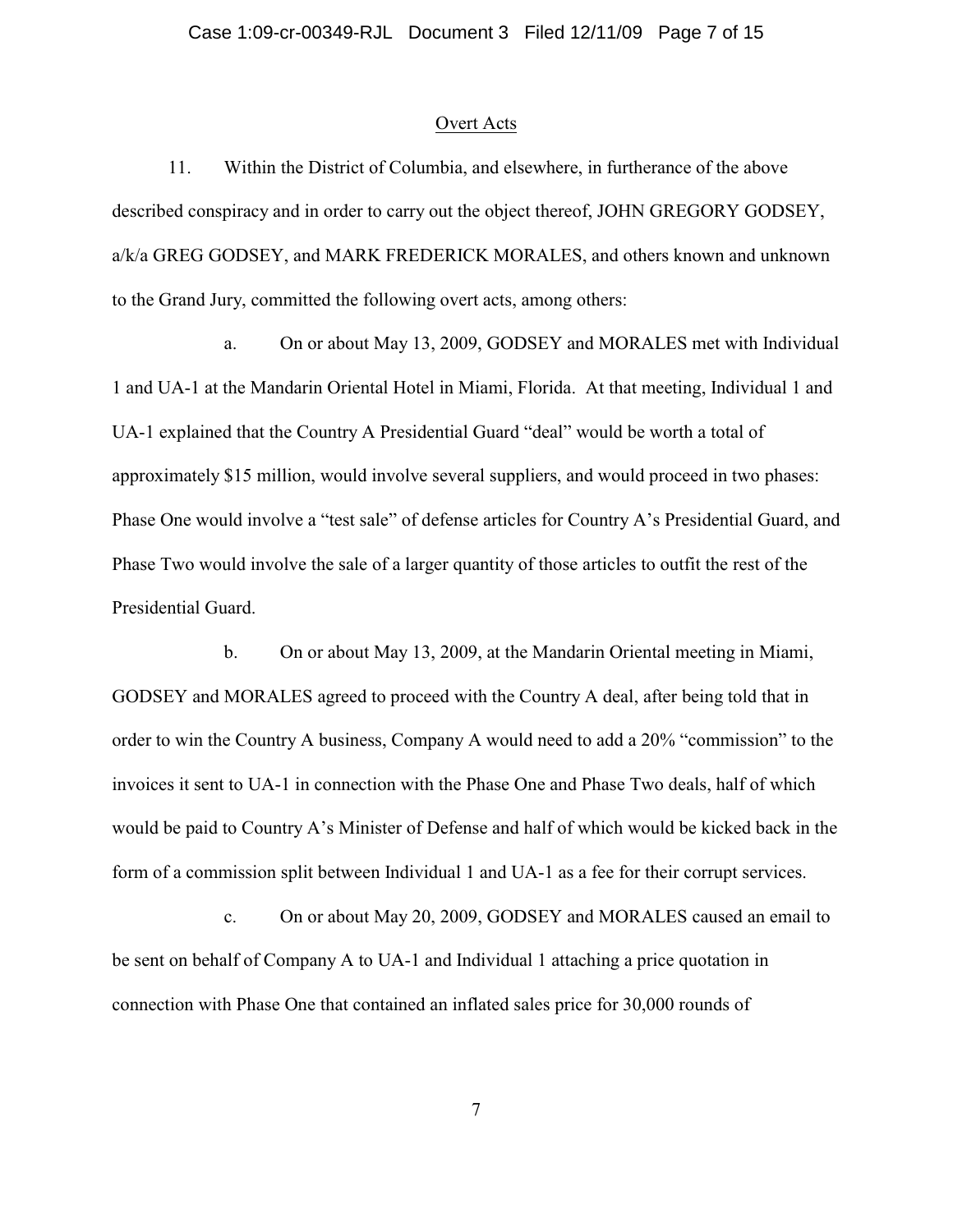#### Case 1:09-cr-00349-RJL Document 3 Filed 12/11/09 Page 8 of 15

ammunition that included the true sales price plus the 20% "commission" that would be used to pay and facilitate the bribe to Country A's Minister of Defense.

d. On or about May 26, 2009, GODSEY and MORALES caused an email to be sent on behalf of Company A to UA-1 and Individual 1 attaching a second price quotation in connection with Phase One that contained the true sales price for the 30,000 rounds of ammunition. The email also included a price quotation in connection with Phase Two that contained the true sales price for 3,000,000 rounds of ammunition.

e. On or about June 17, 2009, GODSEY and MORALES caused to be sent a wire transfer in the amount of approximately \$14,400 from a bank account purported to be controlled by Country A to an Company A bank account for the purpose of funding the purchase of the ammunition sold by Company A to Country A's Ministry of Defense for Phase One of the scheme.

f. On or about August 17, 2009, GODSEY wired the 20% "commission" to UA-1's bank account for the purpose of making the corrupt payment to Country A's Minister of Defense and paying the commissions to Individual 1 and UA-1 for facilitating the corrupt scheme.

g. On or about August 17, 2009, GODSEY sent an email to Individual 1, with a courtesy copy to MORALES, stating that the ammunition Company A sold in connection with Phase One was being consolidated with another conspirators' goods for shipment to a storage facility in Virginia, for the purpose of having those goods forwarded to Country A.

h. On or about September 21, 2009, GODSEY and MORALES caused an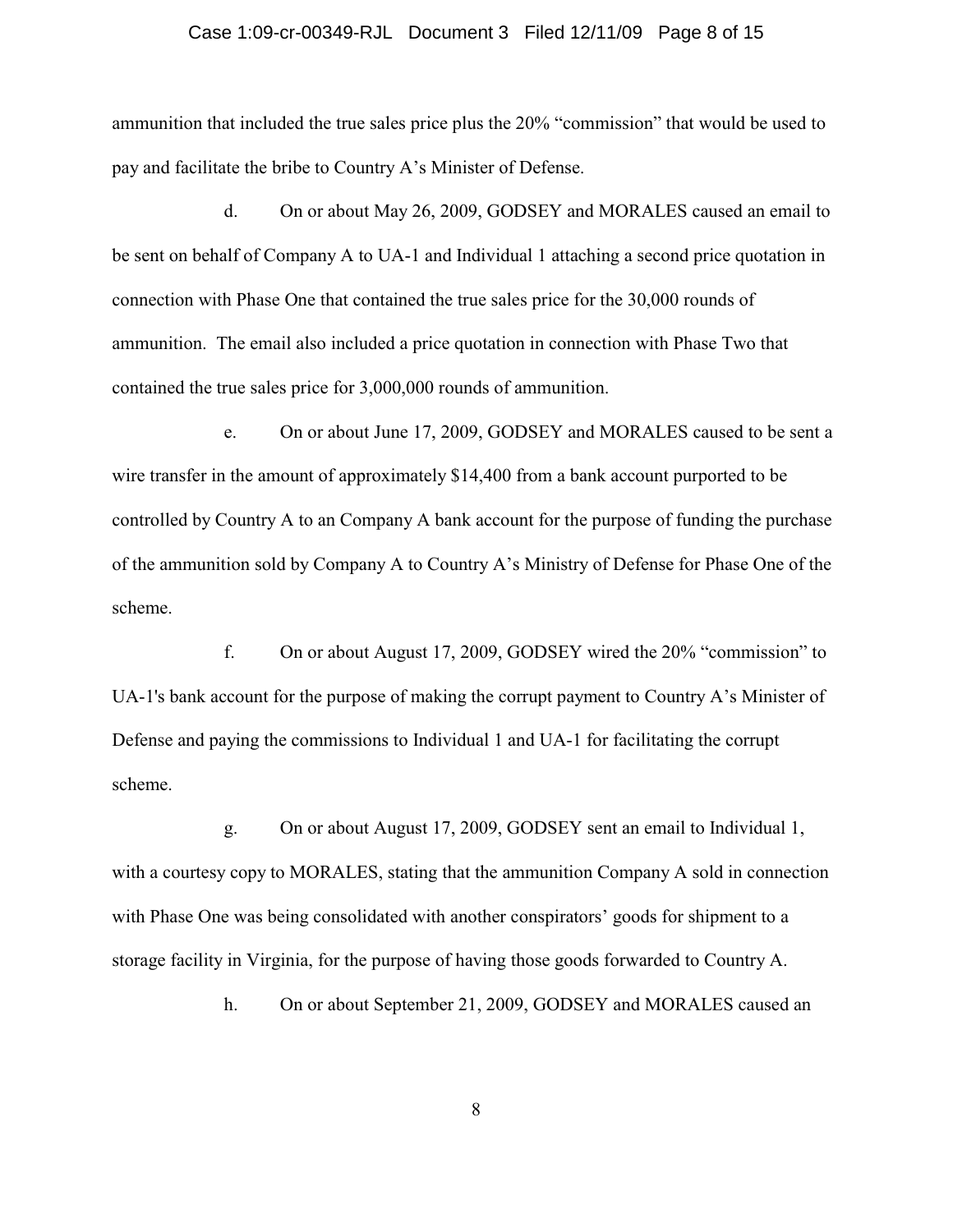### Case 1:09-cr-00349-RJL Document 3 Filed 12/11/09 Page 9 of 15

email to be sent on behalf of Company A to Individual 1 attaching a price quotation in connection with Phase Two that contained an inflated sales price for 3,000,000 rounds of ammunition that included the 20% "commission" that would be used to pay and facilitate the bribe to Country A's Minister of Defense.

i. On or about October 5, 2009, GODSEY and MORALES met with Individual 1 and UA-2 at Clyde's, a restaurant in Washington, D.C. At that meeting, UA-2 told MORALES and GODSEY that the Minister of Defense was pleased with the ammunition sent in Phase One and with the "commission" the Minister of Defense had received. UA-2 also told GODSEY and MORALES that the Minister of Defense had given his approval to proceed with Phase Two. GODSEY then accepted two copies of the corrupt purchase agreement for Phase Two from Individual 1.

j. On or about October 22, 2009, GODSEY sent by U.S. mail from Atlanta, Georgia, to Washington, D.C., two original copies of the corrupt purchase agreement, which had been executed by GODSEY.

**(Conspiracy to Violate the Foreign Corrupt Practices Act, in violation of Title 18, United States Code, Section 371)**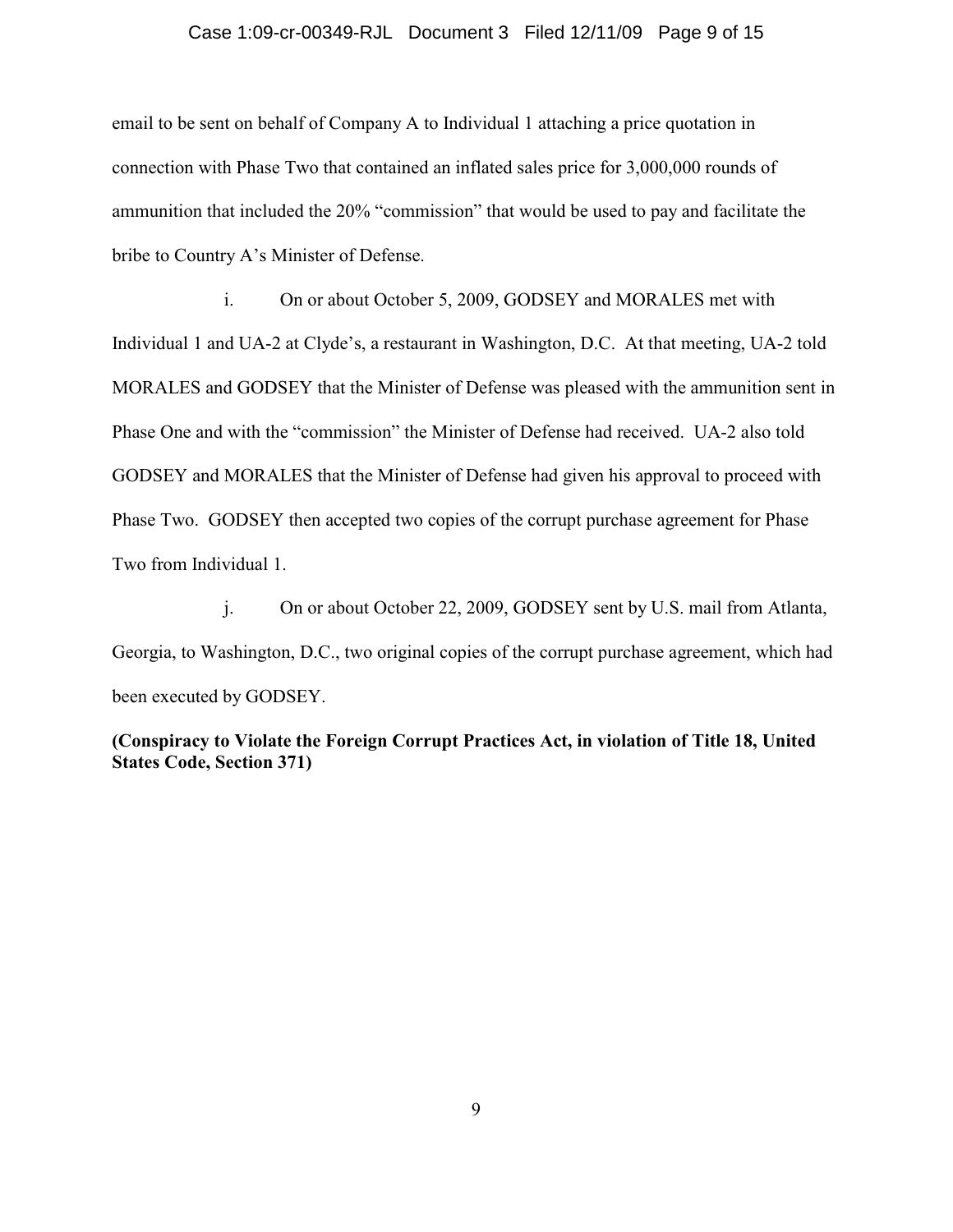# **COUNTS 2 - 3 (Foreign Corrupt Practices Act Violations)**

12. Paragraphs 1 through 6 and 9 through 11 of the Indictment are realleged and incorporated by reference as if set out in full herein.

13. On or about the dates set forth below, in the District of Columbia, and elsewhere, the defendants,

## JOHN GREGORY GODSEY, a/k/a GREG GODSEY, and MARK FREDERICK MORALES,

and others known and unknown to the Grand Jury, willfully made use of, and aided, abetted, and caused others to make use of, the mails and means and instrumentalities of interstate commerce corruptly in furtherance of an offer, payment, promise to pay, and the authorization of the payment of any money, and offer, gift, promise to give, and authorization of the giving of anything of value to any person, while knowing that all or a portion of such money or thing of value would be offered, given or promised, directly or indirectly, to a foreign official for the purposes of: (i) influencing the acts and decisions of such foreign official in his official capacity; (ii) inducing such foreign official to do and omit to do acts in violation of the lawful duties of such official; (iii) securing an improper advantage; and (iv) inducing such foreign official to use his influence with a foreign government and instrumentalities thereof to affect and influence acts and decisions of such government and instrumentalities thereof, in order to assist GODSEY, MORALES, Company A, and their conspirators in obtaining and retaining business, in violation of the FCPA, as follows: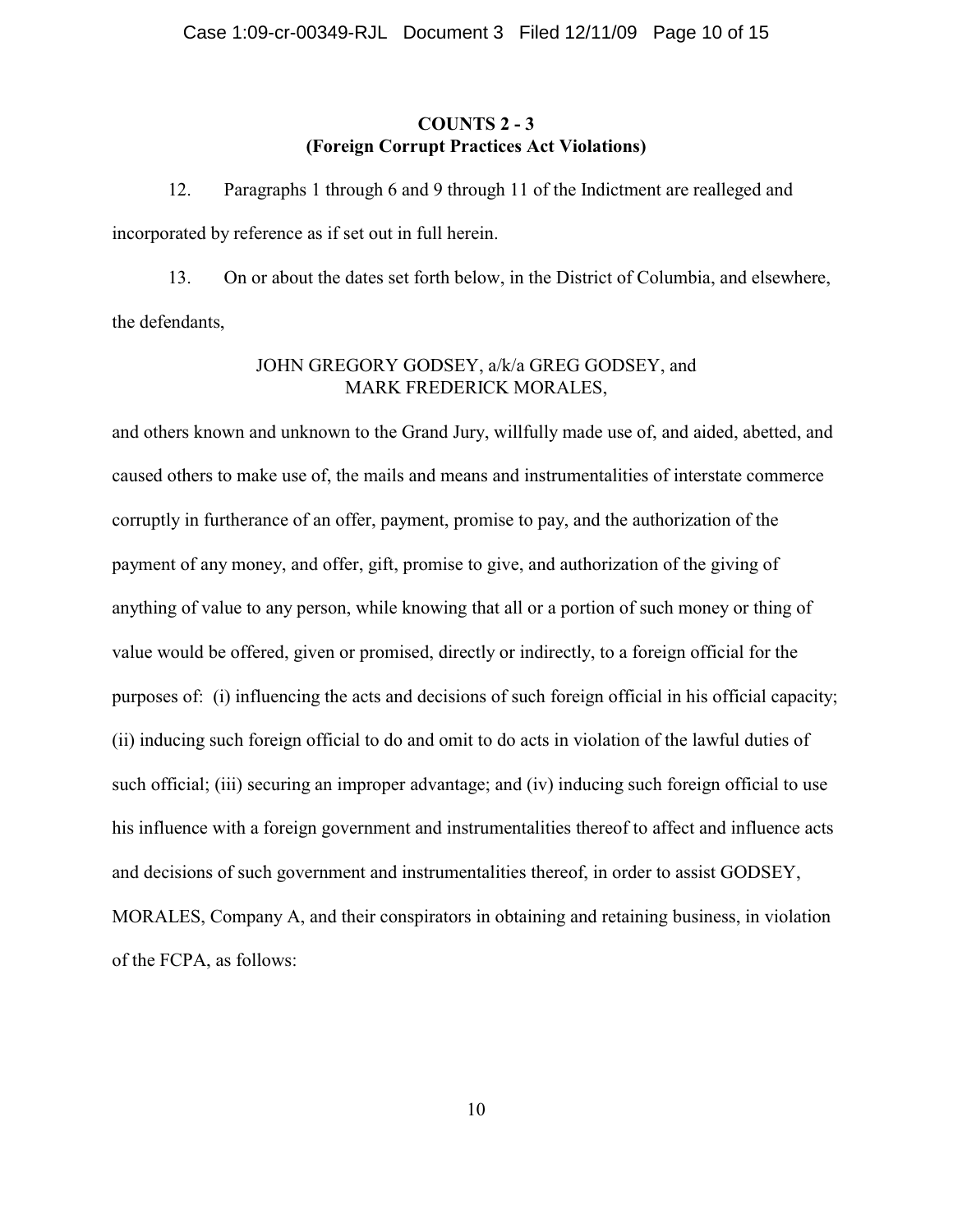| Count          | <b>On or About Date</b> | <b>Means and Instrumentalities of</b><br><b>Interstate Commerce</b>                                                                                                        |
|----------------|-------------------------|----------------------------------------------------------------------------------------------------------------------------------------------------------------------------|
| $\overline{2}$ | 10/5/2009               | Travel from outside Washington, D.C., to<br>Washington, D.C., for the purpose of meeting with<br>Individual 1 and UA-2 at Clyde's to discuss the<br>corrupt Country A deal |
| 3              | 10/22/2009              | U.S. mail from Atlanta, Georgia, to Washington,<br>D.C., containing two original copies of the corrupt<br>purchase agreement for Phase Two                                 |

**(Foreign Corrupt Practices Act Violation and Aiding and Abetting and Causing an Act to be Done, in violation of Title 15, United States Code, Section 78dd-2(a), and Title 18, United States Code, Section 2)**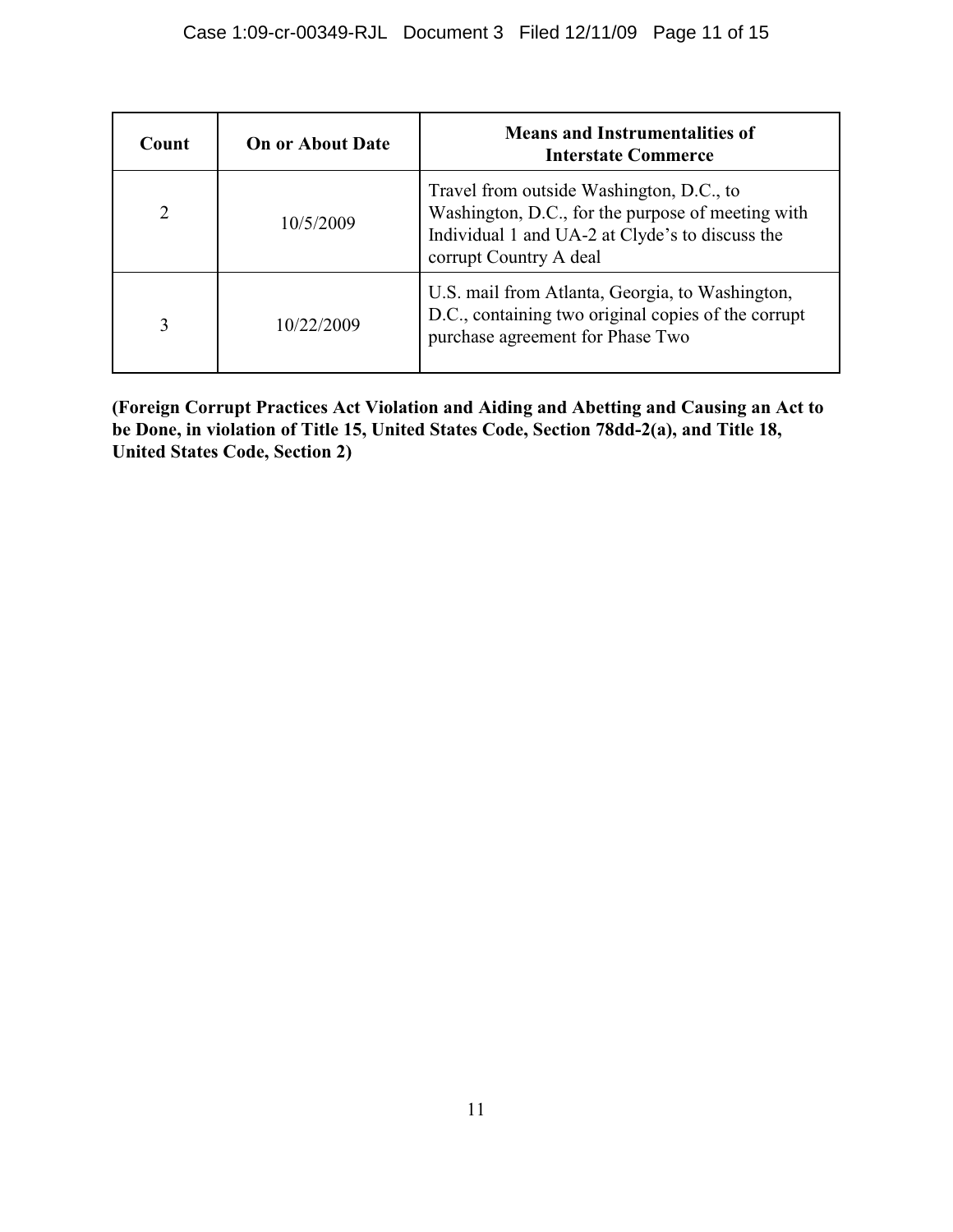# **COUNT 4 (Conspiracy to Commit Money Laundering)**

14. Paragraphs 1 through 6 and 9 through 11 of the Indictment are realleged and

incorporated by reference as if set out in full herein.

15. From in or about May 2009, through in or about December 2009, in the District of

Columbia, and elsewhere, defendants,

# JOHN GREGORY GODSEY, a/k/a GREG GODSEY, and MARK FREDERICK MORALES,

and others known and unknown to the Grand Jury, did willfully, that is, with the intent to further

the objects of the conspiracy, and knowingly combine, conspire, and agree with each other and

with other persons, known and unknown to the Grand Jury, to commit offenses against the

United States in violation of Title 18 United States Code, Sections 1956 and 1957 as follows:

- a. to transport, transmit, and transfer a monetary instrument and funds from a place in the United States to and through a place outside the United States, with the intent to promote the carrying on of specified unlawful activity, in violation of Title 18, United States Code, Section 1956(a)(2)(A);
- b. to conduct and attempt to conduct a financial transaction involving property represented to be the proceeds of specified unlawful activity, or property used to conduct or facilitate specified unlawful activity, with the intent to promote the carrying on of specified unlawful activity, in violation of Title 18, United States Code, Section 1956(a)(3)(A); and
- c. to knowingly engage in a monetary transaction by, through and to a financial institution, affecting interstate and foreign commerce, in criminally derived property of a value greater than \$10,000, such property having been derived from specified unlawful activity, in violation of Title 18, United States Code, Section 1957.

It is further alleged that the specified unlawful activity referred to above is a violation of

the FCPA, Title 15, United States Code, Section 78dd-2(a).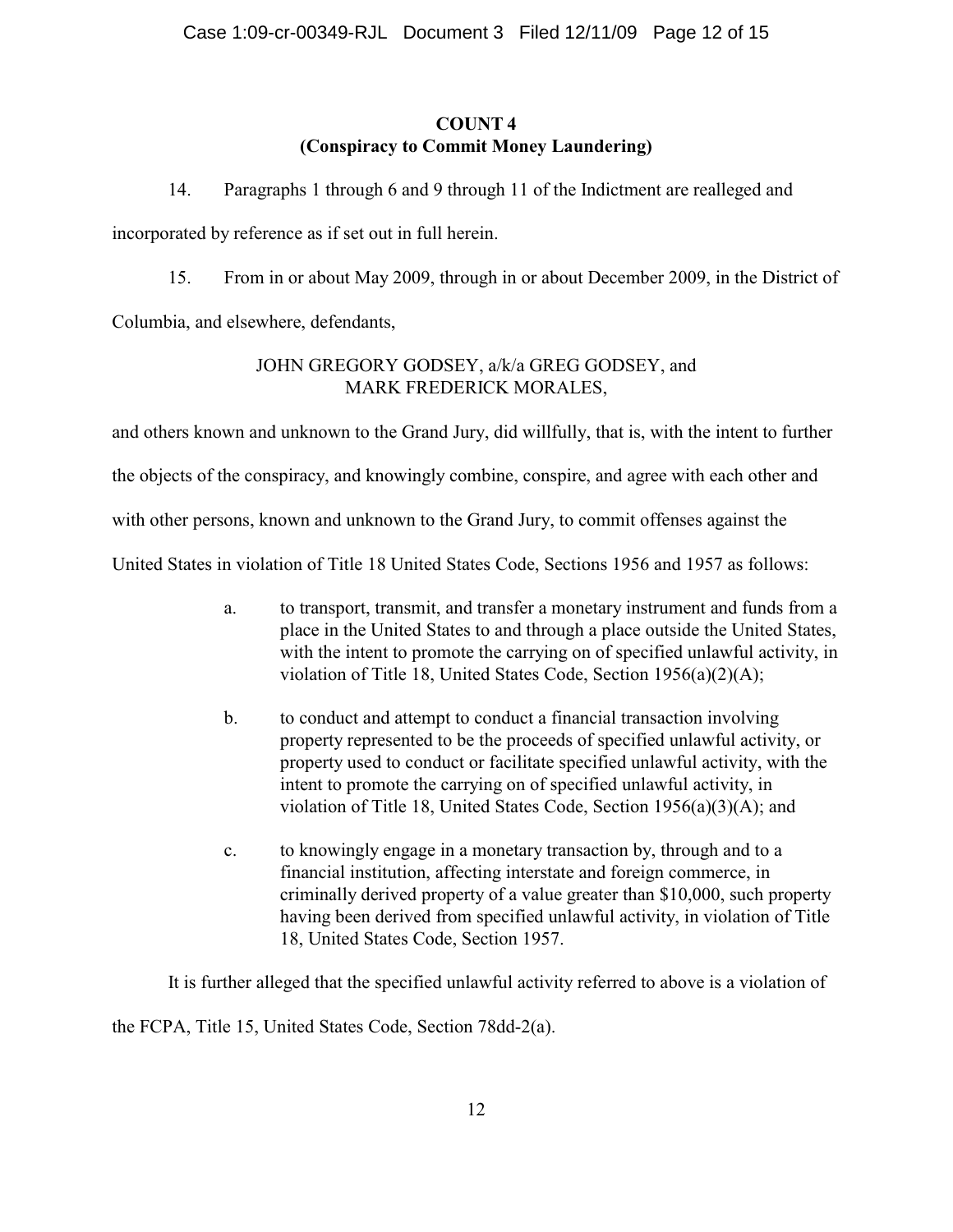# **(Conspiracy to Commit Money Laundering, in violation of Title 18, United States Code, Section 1956(h))**

### **FORFEITURE**

16. The violations alleged in Counts 1- 4 of this Indictment are realleged and incorporated by reference herein for the purpose of alleging forfeiture to the United States of America pursuant to Title 18, United States Code, Sections 981 and 982(a)(1), and Title 28, United States Code, Section 2461(c).

17. As a result of the FCPA offenses alleged in Counts 1- 3 of this Indictment (the "FCPA offenses"), JOHN GREGORY GODSEY, a/k/a GREG GODSEY, and MARK FREDERICK MORALES, shall, upon conviction of such offenses, forfeit to the United States all property, real and personal, which constitutes or is derived from proceeds traceable to the FCPA offenses, wherever located, and in whatever name held, including, but not limited to a sum of money equal to the amount of proceeds obtained as a result of the FCPA offenses, in violation of Title 15, United States Code, Sections 78dd-2(a), and Title 18, United States Code, Section 371. By virtue of the offenses charged in Counts 1-3 of the Indictment, any and all interest that the defendants have in the property constituting, or derived from, proceeds obtained directly or indirectly, as a result of such offenses is vested in the United States and hereby forfeited to the United States pursuant to Title 18, United States Code, Section 981, in conjunction with Title 28, United States Code, Section 2461(c).

18. As a result of the money laundering offense alleged in Count 4 of this Indictment, JOHN GREGORY GODSEY, a/k/a GREG GODSEY, and MARK FREDERICK MORALES shall forfeit to the United States any property, real or personal, involved in, or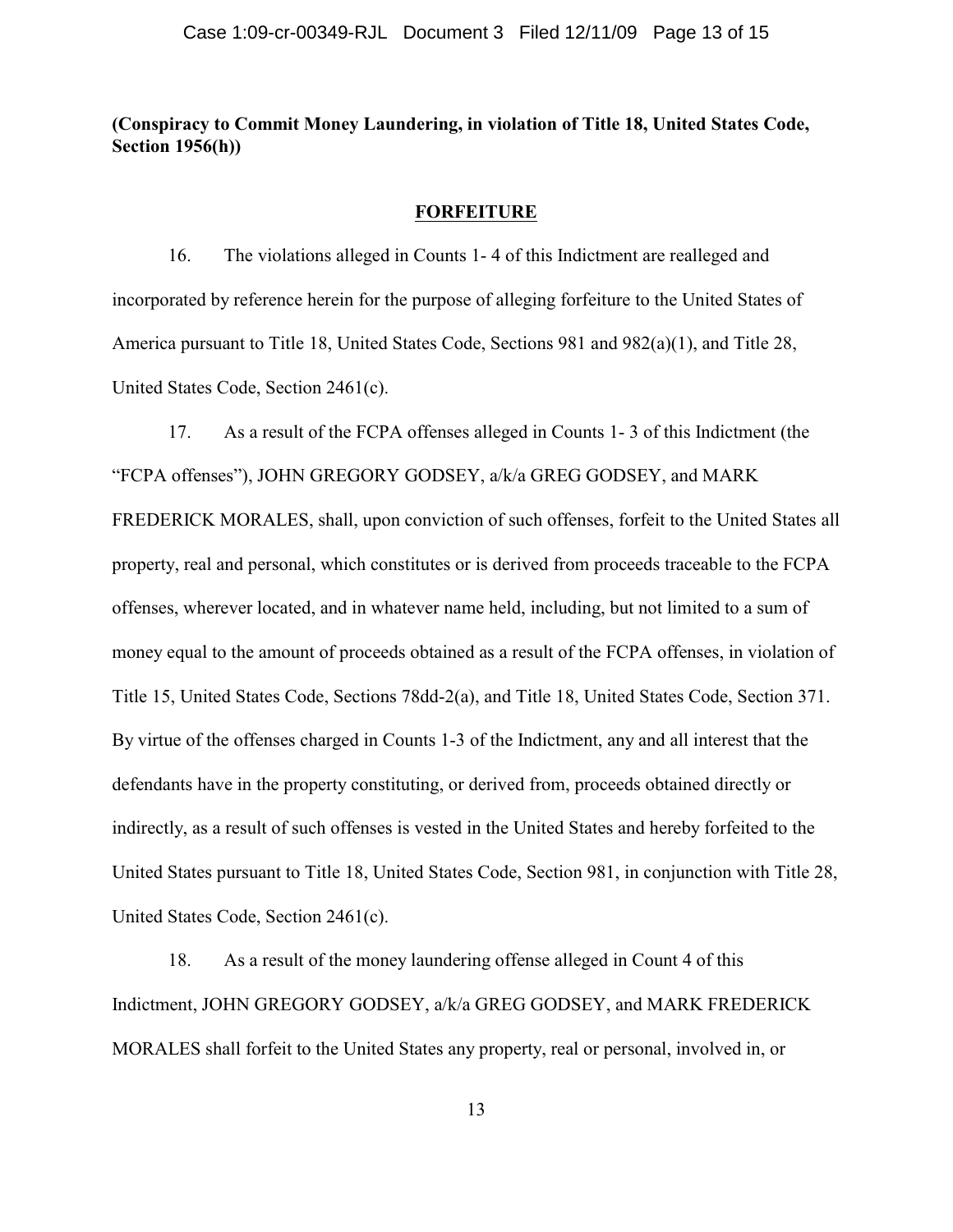### Case 1:09-cr-00349-RJL Document 3 Filed 12/11/09 Page 14 of 15

traceable to such property involved in money laundering, in violation of Title 18, United States Code, Sections 1956 and 1957, including but not limited to the sum of money equal to the total amount of property involved in, or traceable to property involved in those violations. By virtue of the commission of the felony offense charged in Count 4 of this Indictment, any and all interest that the defendants have in the property involved in, or traceable to property involved in money laundering is vested in the United States and hereby forfeited to the United States pursuant to Title 18, United States Code, Section 982(a)(1).

19. In the event that any property described above as being subject to forfeiture, as a result of any act or omission by the defendants:

- (a) cannot be located upon the exercise of due diligence;
- (b) has been transferred or sold to or deposited with a third person;
- (c) has been placed beyond the jurisdiction of the Court;
- (d) has been substantially diminished in value; or

(e) has been commingled with other property which cannot be divided without difficulty; it is the intent of the United States, pursuant to Title 18, United States Code, Section 982, to seek

forfeiture of any other property of the defendants, up to the value of the above described property

in paragraph  $19(a)-(e)$ .

**(Forfeiture, Title 18, United States Code, Sections 981 and 982(a)(1), and Title 28, United States Code, Section 2461(c))**

A TRUE BILL

FOREPERSON

 $\overline{a}$